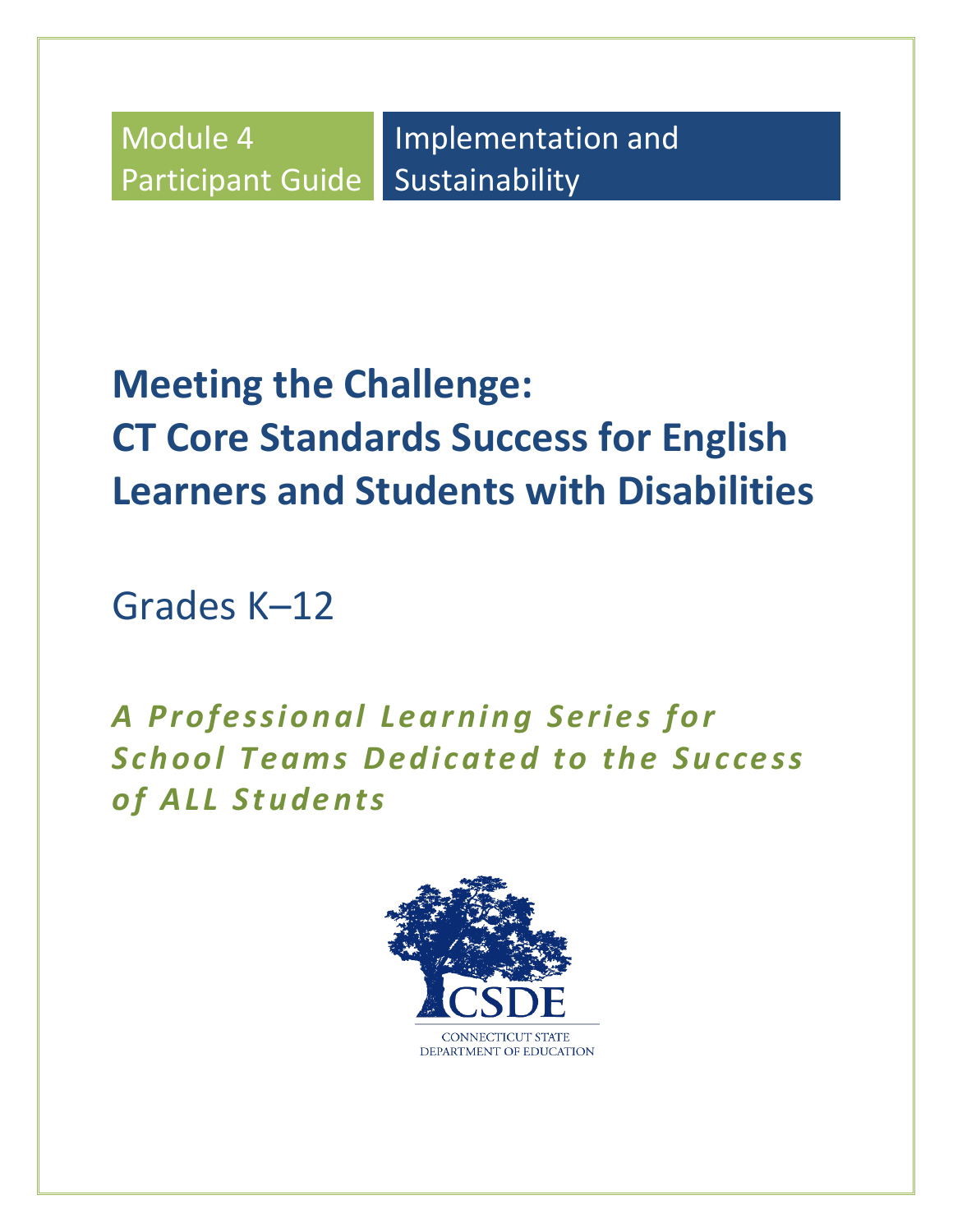#### **Connecticut Core Standards Systems of Professional Learning**

The material in this guide was developed by Public Consulting Group in collaboration with staff from the Connecticut State Department of Education. The development team would like to specifically thank Ellen Cohn, Megan Alubicki Flick, Rhonda Kempton, Colleen Hayles, Jennifer Michalek, Janet Stuck, and Jennifer Webb from the Connecticut State Department of Education; and Robb Geier and Elizabeth O'Toole from Public Consulting Group.

The *Meeting the Challenge* project includes a series of professional learning experiences for school teams on Connecticut Core Standards Success for English Learners and Students with Disabilities.

Participants will have continued support for the implementation of the standards through virtual networking opportunities and online resources to support the training of educators throughout the state of Connecticut.

Instrumental in the design and development of the *Meeting the Challenge* materials from Public Consulting Group were: Dr. Barbara Flanagan, Mary Ellen Hannon, Michelle Wade, and Melissa Pierce.

**Published 2015. Available online at<http://ctcorestandards.org/>**



Public Focus. Proven Results.<sup>™</sup>

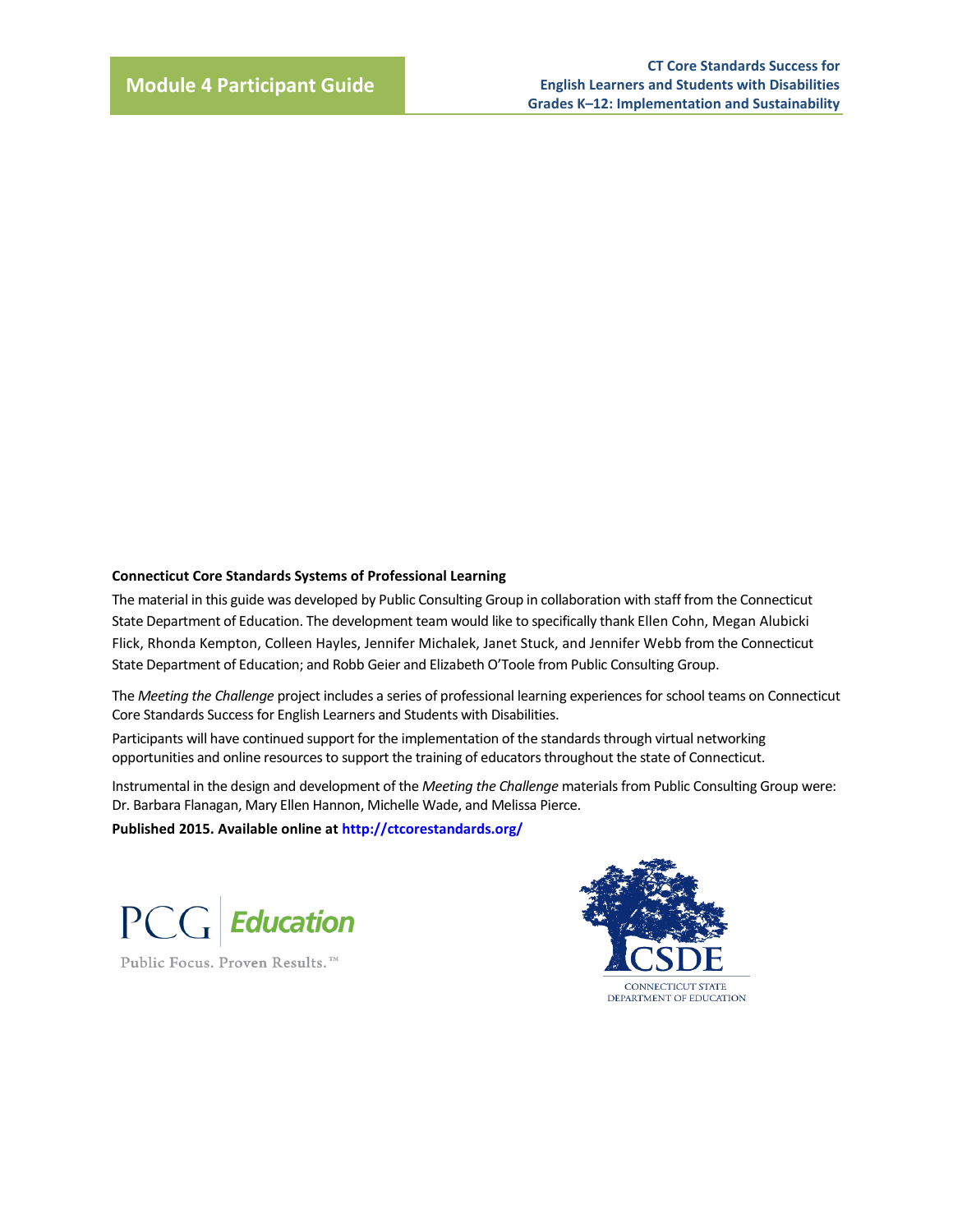# **Table of Contents**

| Activity 1: Using a Jigsaw to Build Shared Knowledge and Understanding of the Meeting the Challenge |  |
|-----------------------------------------------------------------------------------------------------|--|
|                                                                                                     |  |
|                                                                                                     |  |
| PART 3: MAKING THE VISION A REALITY-ADDRESSING THE CHALLENGE OF CHANGE 9                            |  |
|                                                                                                     |  |
|                                                                                                     |  |
|                                                                                                     |  |
|                                                                                                     |  |
|                                                                                                     |  |
|                                                                                                     |  |
|                                                                                                     |  |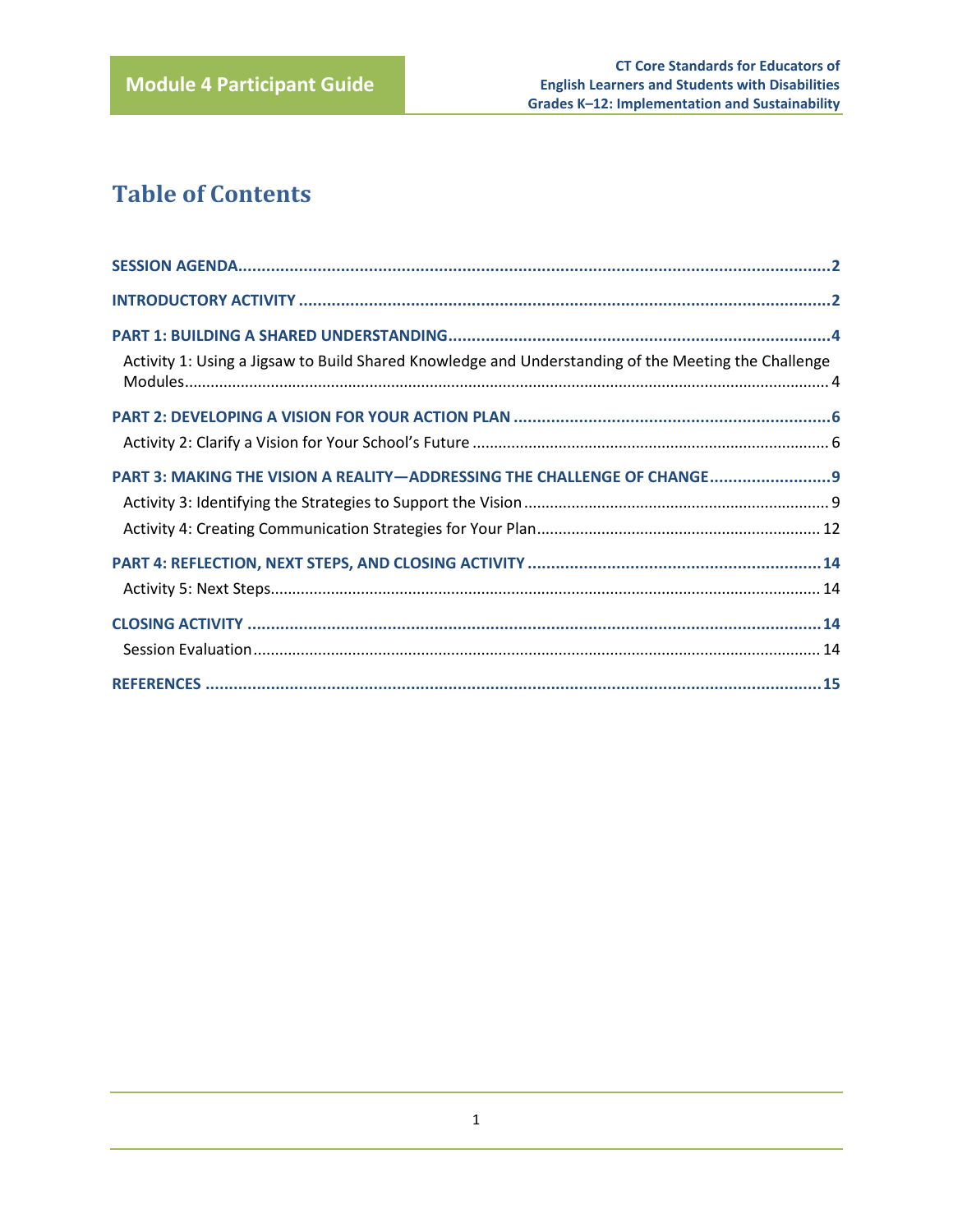# <span id="page-3-0"></span>**Session Agenda**

### **Implementation and Sustainability**

- Sharing Successes and Challenges
- **•** Creating the Vision for Supporting All Students
- Challenge of Change
- **•** Communication Strategies
- Reflection, Next Steps, and Session Evaluation

# <span id="page-3-1"></span>**Introductory Activity**

### **Pair and Share**

### **DIRECTIONS**

Find a participant that you have not met. Introduce yourself by sharing school, district, current role, and Meeting the Challenge modules you attended.

- Share something that you thought was useful and you brought back to your school.
- Share a question you may still have.

Discuss with your team something new you have learned.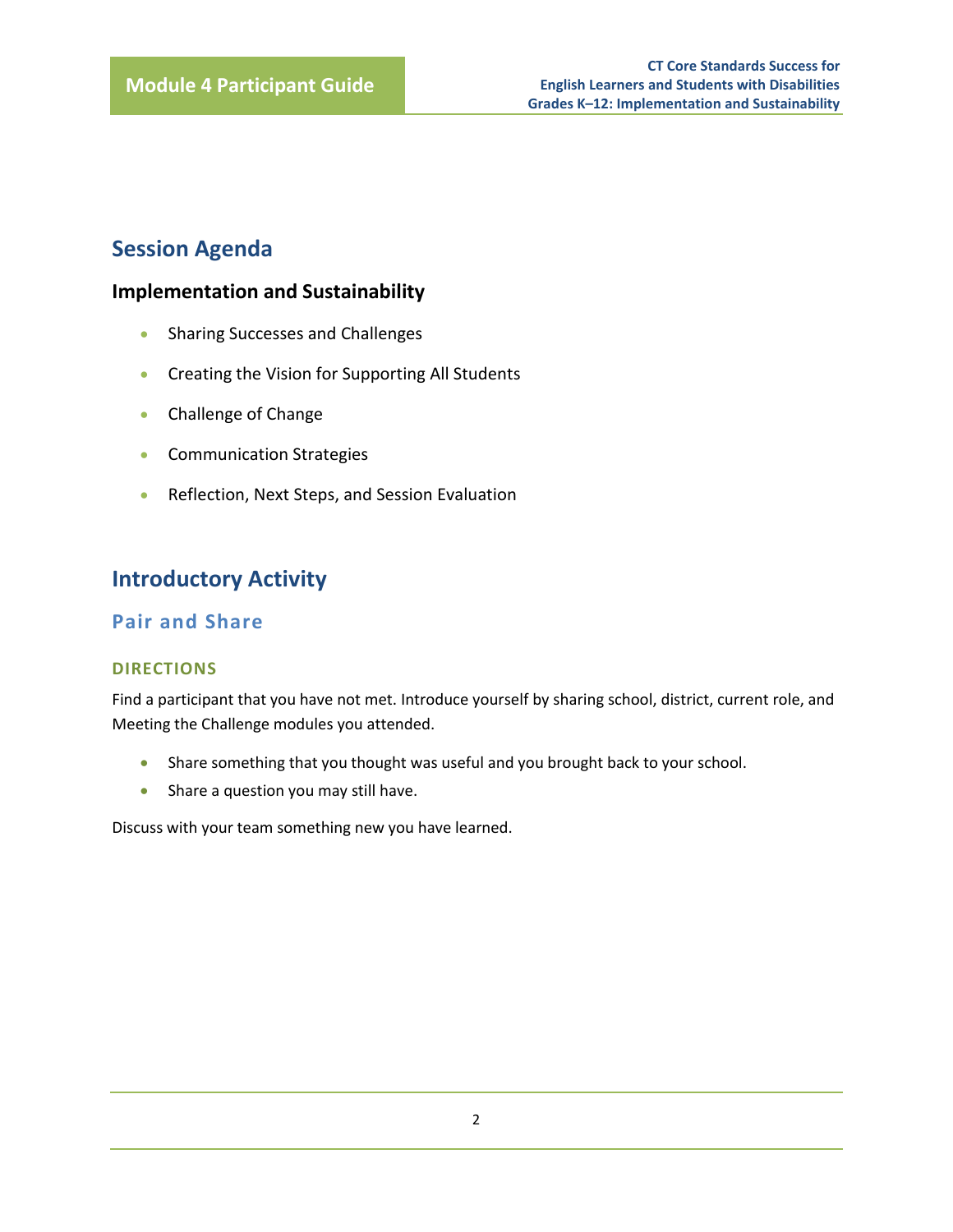**Part 1: Building a Shared Understanding**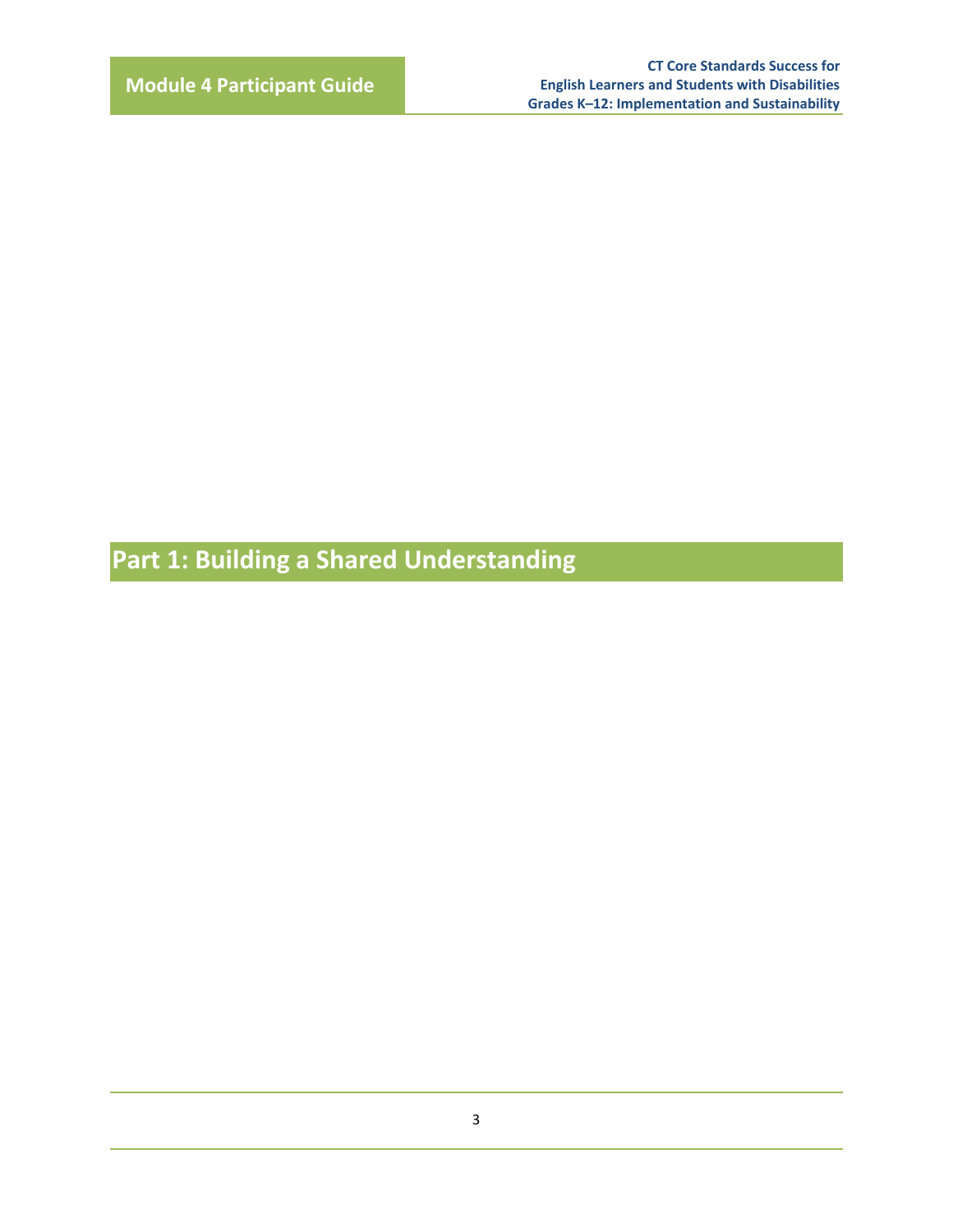# <span id="page-5-0"></span>**Part 1: Building a Shared Understanding**

<span id="page-5-1"></span>**Activity 1: Using a Jigsaw to Build Shared Knowledge and Understanding of the Meeting the Challenge Modules**

### **DESCRIPTION**

Participants assemble in content-alike groups to share key ideas and activities they would like to share with their entire team. This activity will be useful when identifying a vision and action steps to implement the changes needed within their school or district.

### **DIRECTIONS**

- 1. Team members will select a representative from each team to join the following groups:
	- Module 2: EL
	- Module 2: SWD
	- Module 3: EL
	- Module 3 SWD

Each group will have no more than 6 participants.

- 2. In module groups, review the handout and list the key learnings and big ideas from the module. Include ways that your school can incorporate the research, strategies, and suggestions into all classrooms. Share any successes or challenges that might have occurred already.
- 3. Rejoin your school team and share with team members the information gained from each module. Come to a consensus on which ideas should be incorporated into your plan.

### **Discussion Prompt:**

Based on the module series, what changes should be made to support ALL learners in our school or district?

### **RESOURCES:**

- Overview of Meeting the Challenge Modules 2 and 3 handout
- **•** Discussion Prompt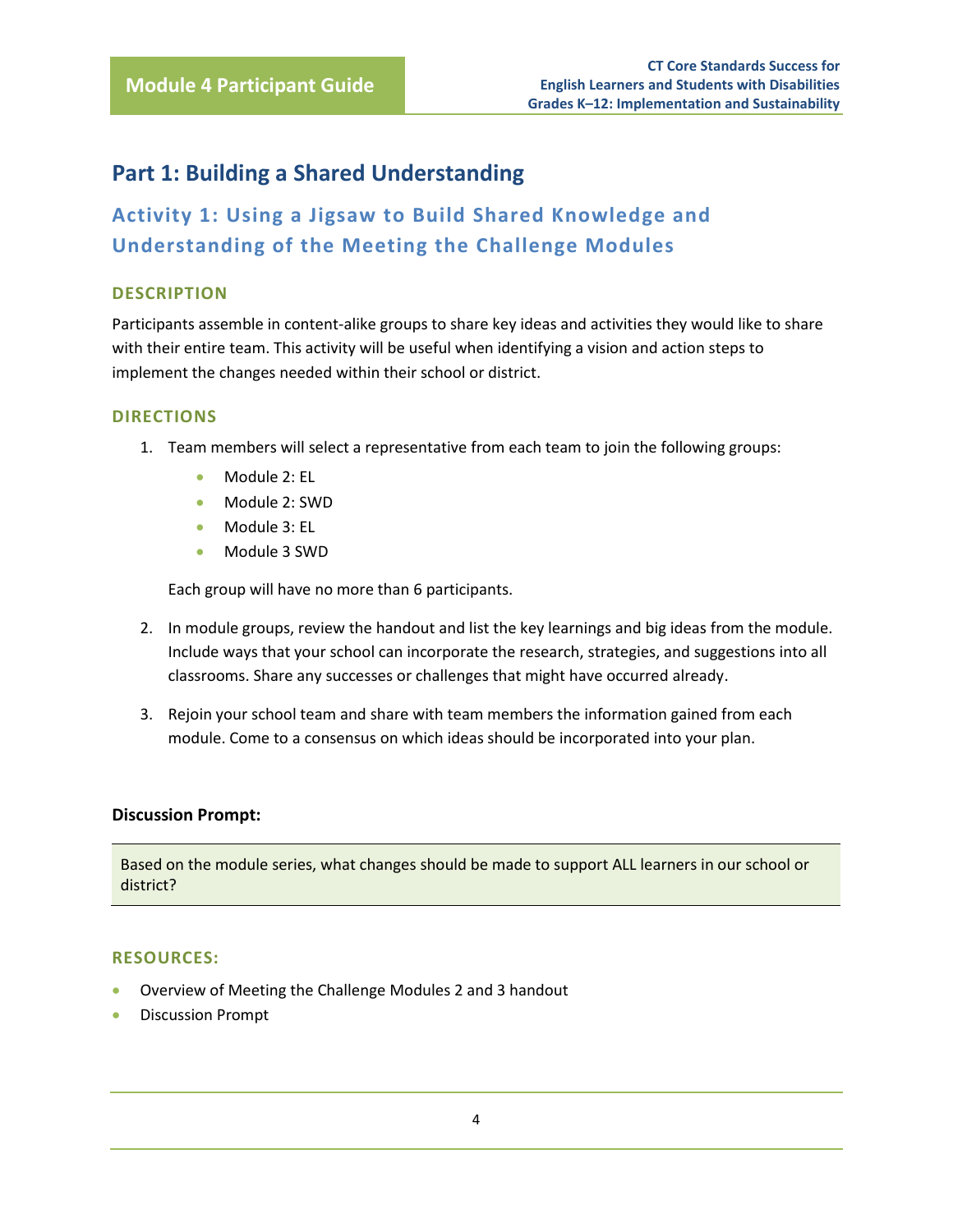**Part 2: Developing a Vision for Your Action Plan**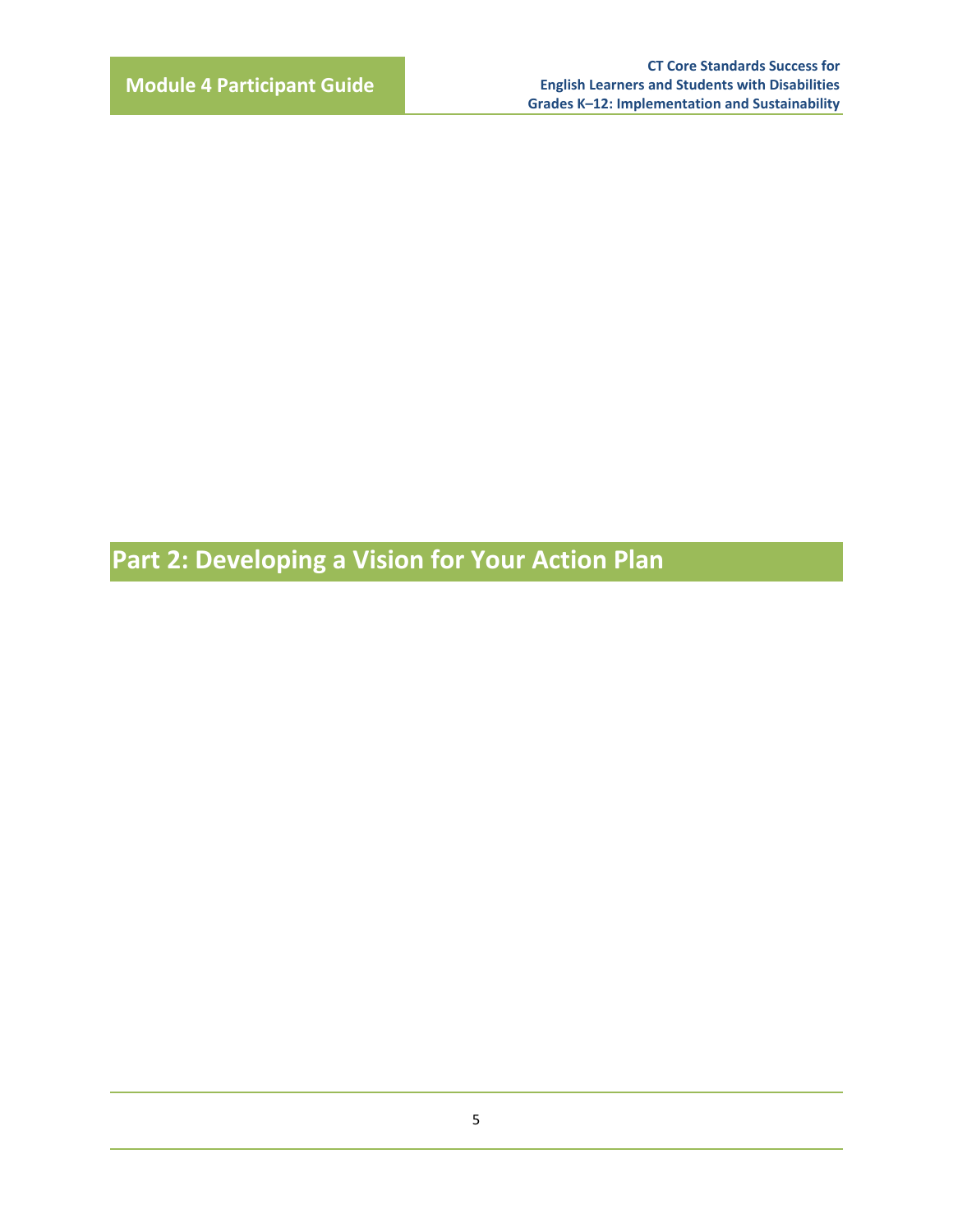# <span id="page-7-0"></span>**Part 2: Developing a Vision for Your Action Plan**

## <span id="page-7-1"></span>**Activity 2: Clarify a Vision for Your School's Future**

### **DESCRIPTION**

Teams think about what they hope to accomplish as they meet their goals of success for all learners within their school or district.

### **What are the goals of this process and what will it achieve?**

- Expand and clarify a vision of what your team, school, or district is trying to achieve.
- **IDENTIFY** opportunities and avenues for focused improvement.
- Initiate discussion into the steps, players, actions, and timeline it will take to be successful.
- **IDENTIFY** a set of actions that will bridge the current reality to the new vision.
- **•** Develop a cohesive team, working to view positively what is possible and to think strategically about how to make the vision a reality.

### **DIRECTIONS**

### **STEP 1: DESIRED FUTURE**

School teams discuss with each other what high quality and well-aligned instruction for all learners would look like throughout their school. **Project into the future** (18 months, then 36 months) and describe what it looks like, sounds like, and feels like having accomplished your goals and vision that is systemic and builds capacity.

- Must talk in present tense as though this has already happened**.**
- Describe *what is* in this best-case scenario. **Do not yet describe** *how* **it happened.**
- Focus on tangible things you can see, hear, and know to be true having accomplished your goal after three years of implementing.

### **List what has been said on large chart paper (titled "Desired Future")**

*Consider two columns for the Desired Future outcomes: 18 months; 36 months*

### **STEP 2: BEGINNING PAST**

Look "back" from your *projected future*, describe how it looked when you started (from today).

- Must talk in past tense, as this was what was in place when you first set your goals.
- **Speak to all aspects, including both the positives and the challenges that were part of the school,** district, or community at that time.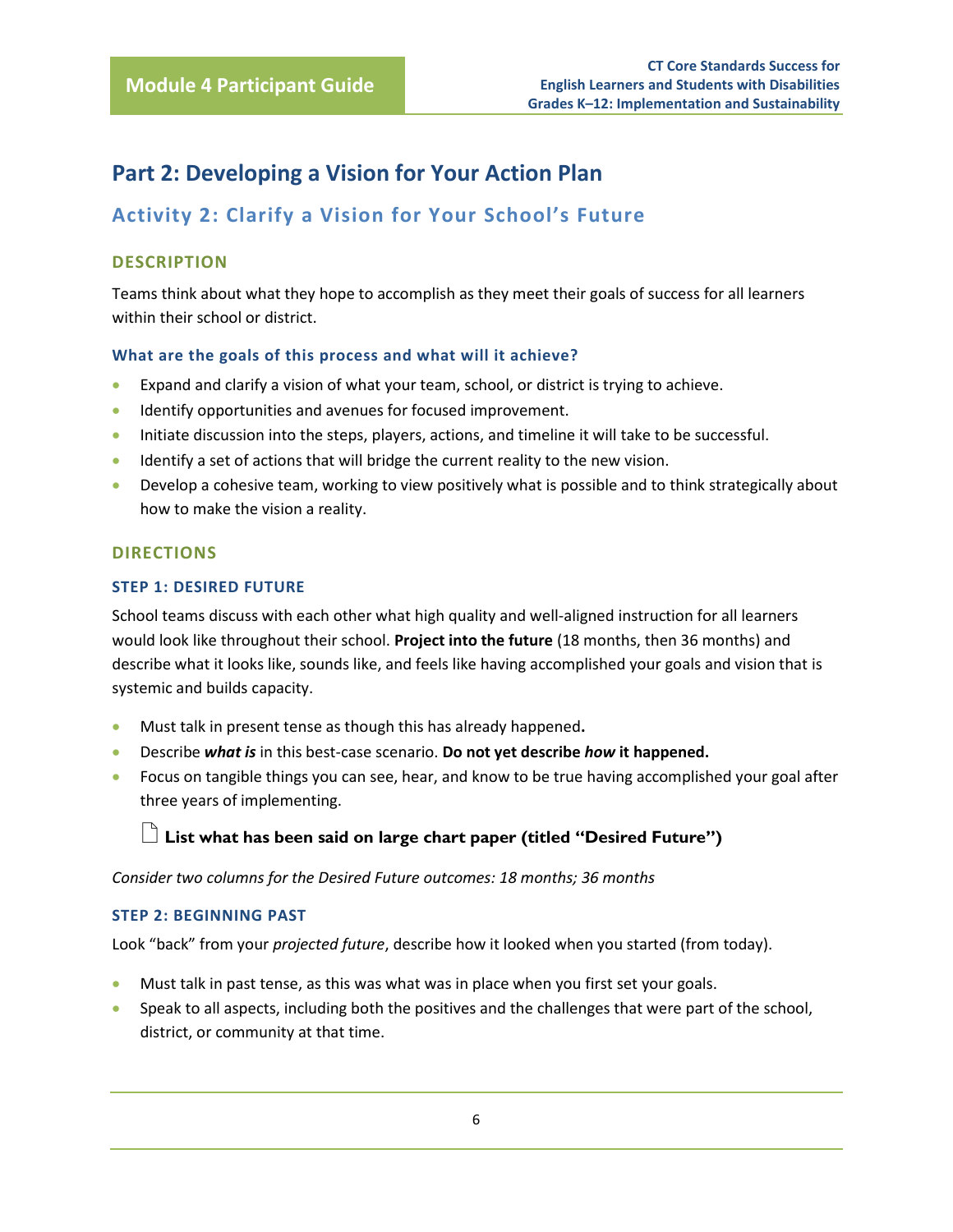Try to remain as concrete and explicit as possible on aspects like culture, achievement, conversations, organizational structures, community perceptions, and challenging issues.

### **Capture this conversation on a second chart (titled "Beginning Past" December, 2015")**

### **STEP 3: CONNECTING THE DESIRED FUTURE TO THE BEGINNING PAST**

Connect the *Projected Future* to the *Beginning Past* by explicitly answering **"how"** you moved your school and/or district from the past (when you started the journey to meet the challenges of all learners that improved student achievement) to the projected future.

- Must talk in **past tense.**
- **Directly connect the two time periods with things that were done to make the future happen.** (e.g., what actions helped to increase stronger literacy instruction?).
- Consider discussing and charting *how, when, with what resources* and *by whom* when listing how the future was accomplished.

### **Capture this conversation on a third chart (titled "How We Got There")**

Identify the challenges and obstacles that had to be overcome to achieve your projected future.

- On post-its, write down some of the most pertinent challenges that existed in accomplishing this vision.
- Place cards between the posters of the "Desired Future" and the "How We Got There" poster.
- Leave space between the cards to visually represent the gaps that allow your team to maneuver through the obstacles.

Debrief the process and talk about **next steps.** *The next steps are crucial in moving your vision from a set of ideas to a series of strategic actions.* 

### **STEP 4: TEAM SHARING**

Conduct a "gallery walk" to learn about other team's "Desired Future" visions and "how" they got there. Share out with the large group ideas that resonate with you and your team.

(Developed by Scott Murphy, Jefferson County Public Schools, revised 6/2008 by the School Reform Initiative and 2/2012 by Julie Bartsch.)

### **RESOURCES:**

Vision Activity Directions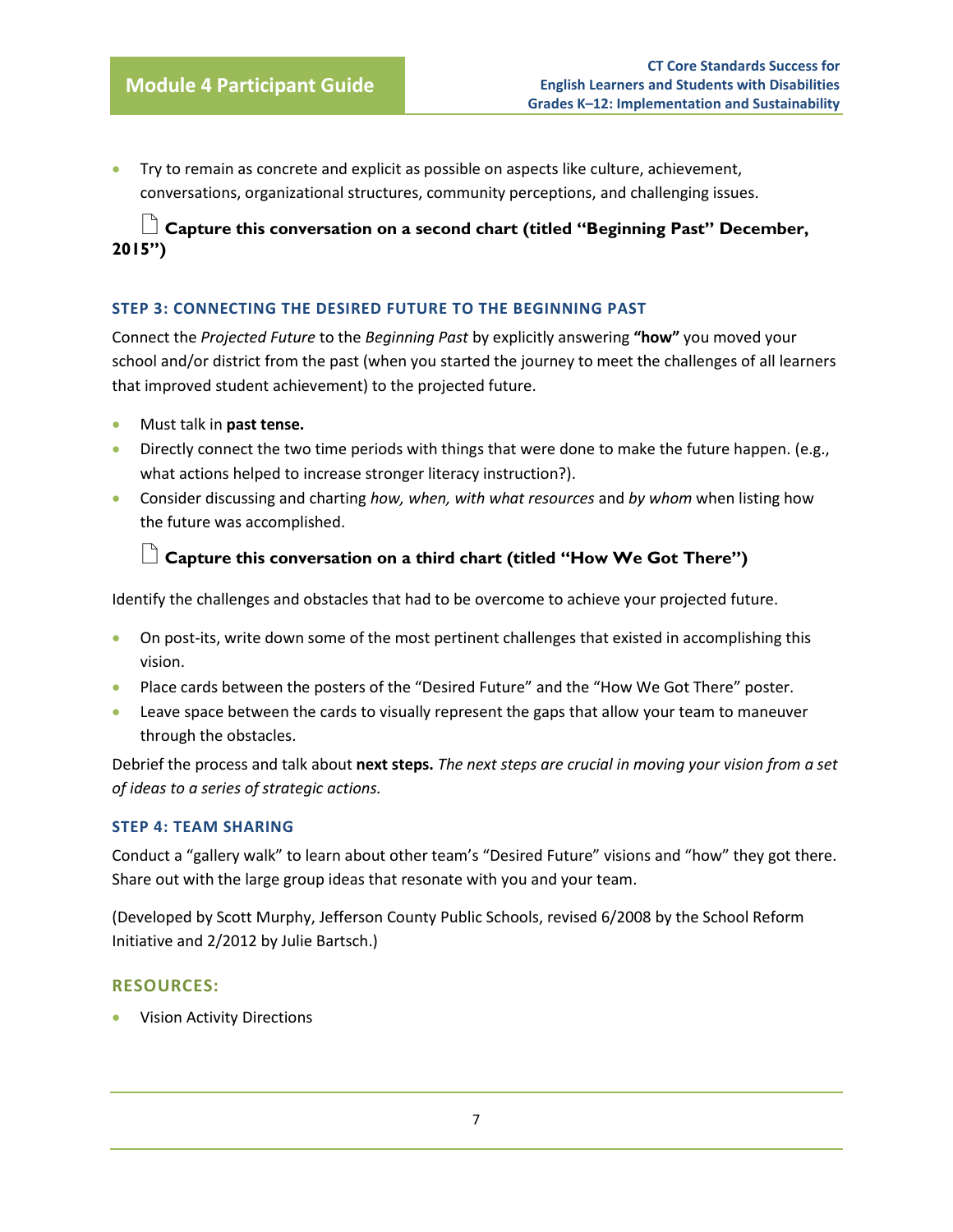**Part 3: Making the Vision a Reality—Addressing the Challenge of Change**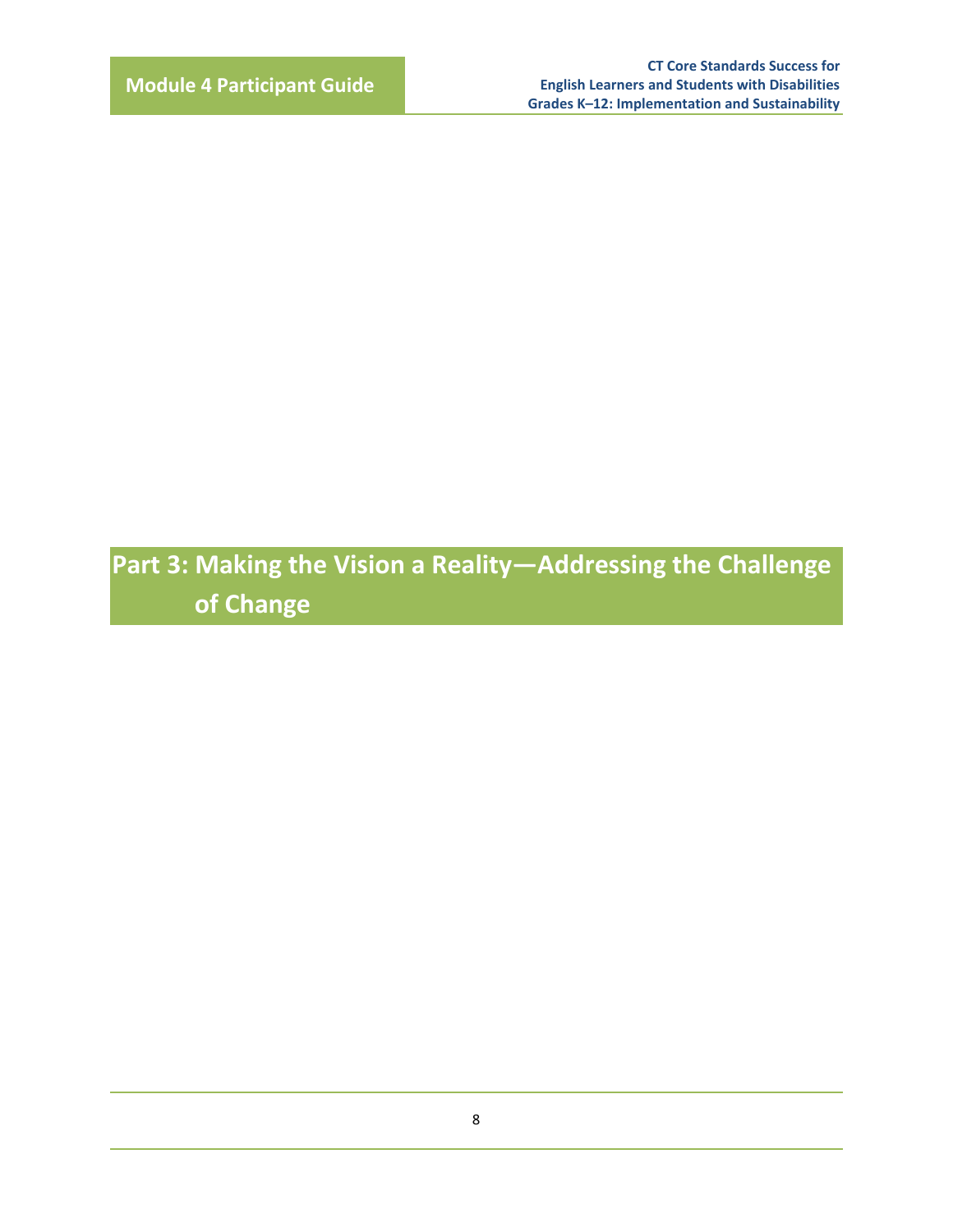# <span id="page-10-0"></span>**Part 3: Making the Vision a Reality—Addressing the Challenge of Change**

## <span id="page-10-1"></span>**Activity 3: Identifying the Strategies to Support the Vision**

### **DESCRIPTION**

In school or district teams, participants will discuss the *Switch* framework and its three big ideas: Direct the Rider; Motivate the Elephant; and Shape the Path. Participants determine concrete actions to insert into the action steps of their plan. Refer back to your vision to ensure alignment.

### **DIRECTIONS**

### **How to Make a Switch**

For things to change, somebody somewhere has to start acting differently. Maybe it's you, maybe it's your team. Picture that person (or people).

Each has an emotional Elephant side and a rational Rider side. You've got to reach both. And you've also got to clear the way for them to succeed. Focus in on each of the three areas in the *Switch* framework<sup>1</sup> below, and as a team discuss where you can insert strategies from each of the three areas into your vision's action steps.

### **RESOURCES**

l

- Action Plan Template handout
- *Switch* Framework on page 10

<sup>1</sup> Heath, Chip; Heath, Dan (2010). *Switch: How to Change Things When Change Is Hard*. New York, New York. Crown Publishing Group.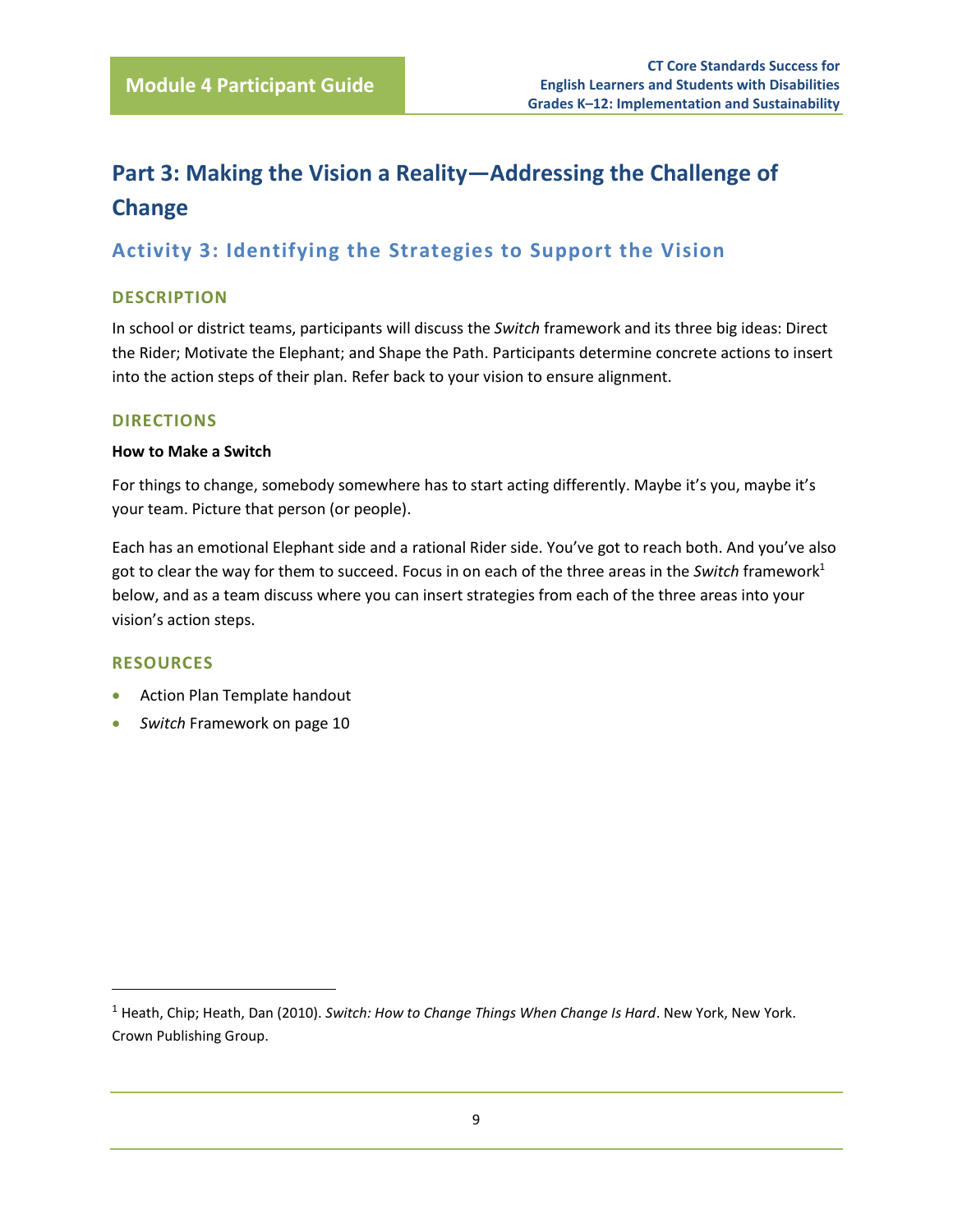# *Switch* **Framework**

### **Direct the Rider**

**Follow the Bright Spots:** Investigate what's working and clone it.

**Script the Critical Moves:** Don't think big picture, think in terms of specific behaviors.

Point to the Destination: Change is easier when you know where you're going and why it's worth it.

**Motivate the Elephant**

**Find the Feeling:** Knowing something isn't enough to cause change. Make people FEEL something.

**Shrink the Change:** Break down the change until it no longer spooks the Elephant.

**Grow Your People:** Cultivate a sense of identity and instill the growth mindset.

**Shape the Path**

**Tweak the Environment:** When the situation changes, the behavior changes, so change the situation.

**Build Habits:** When behavior is habitual, it's "free"— it doesn't tax the Rider. Look for ways to encourage habits.

**Rally the Herd:** Behavior is contagious. Help it spread.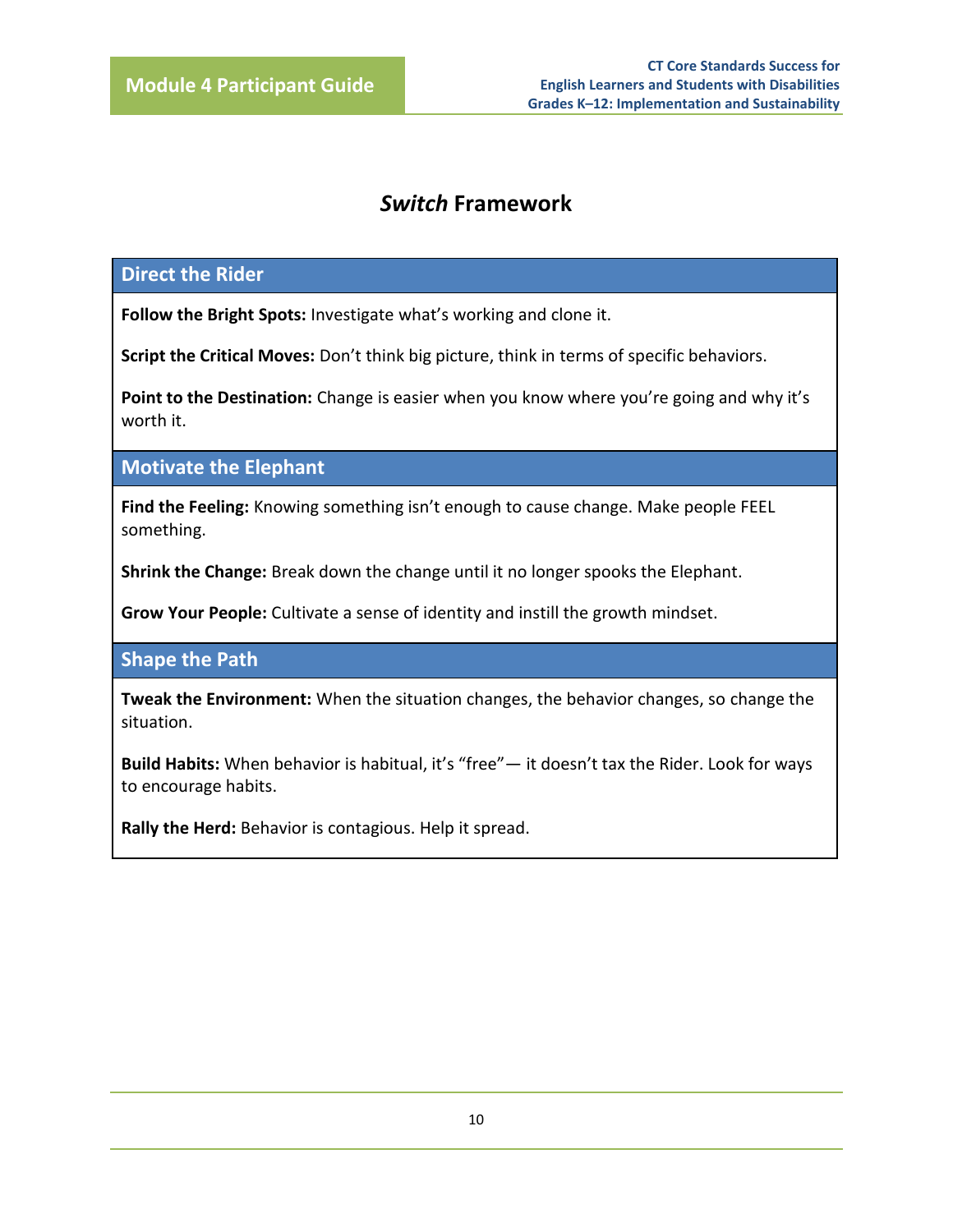**Part 4: Communicating the Plan**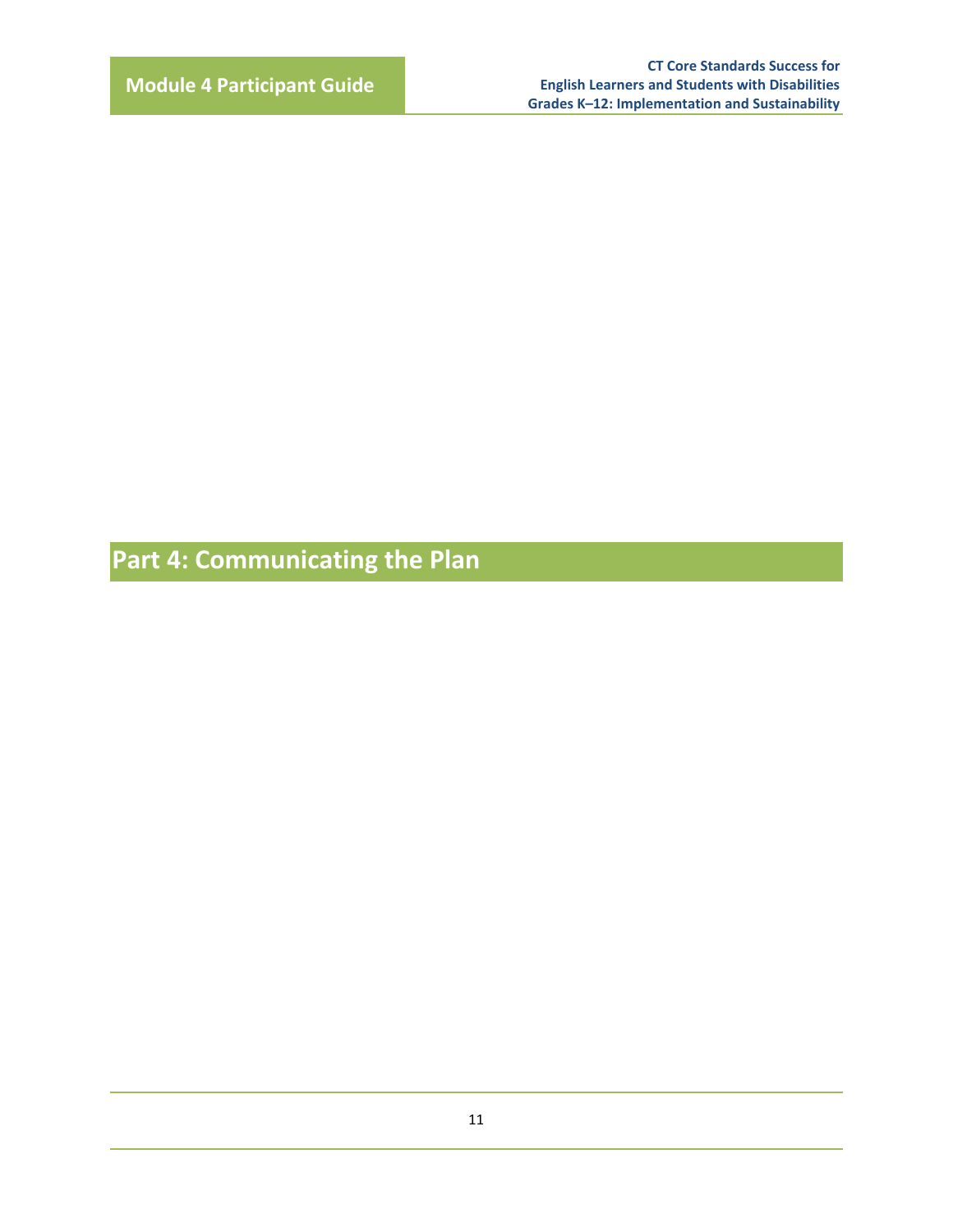# <span id="page-13-0"></span>**Activity 4: Creating Communication Strategies for Your Plan**

### **DESCRIPTION**

In teams, determine the best strategies for communication that will keep all stakeholders within your school community informed about the changes happening within your school or district. Be as specific as possible as there is no such thing as "over communicating."

### **DIRECTIONS**

- 1. Using the Communication Plan Template handout think about the major components that should be communicated throughout the school year regarding your vision and action plan.
- 2. Decide on key messages, method of communication, and frequency of communication needed to gain support for the changes you propose.
- 3. What questions or concerns do you have regarding your communication strategies? Who will need to be part of the plan? What will be their role?

### **Discussion Prompt**

- 1. What questions or concerns do you have regarding your communication strategies?
- 2. Who will need to be part of the plan? What will be their role?

### **RESOURCES:**

- Action Plan Template handout
- **Communication Plan Template handout**
- Discussion Prompts (above)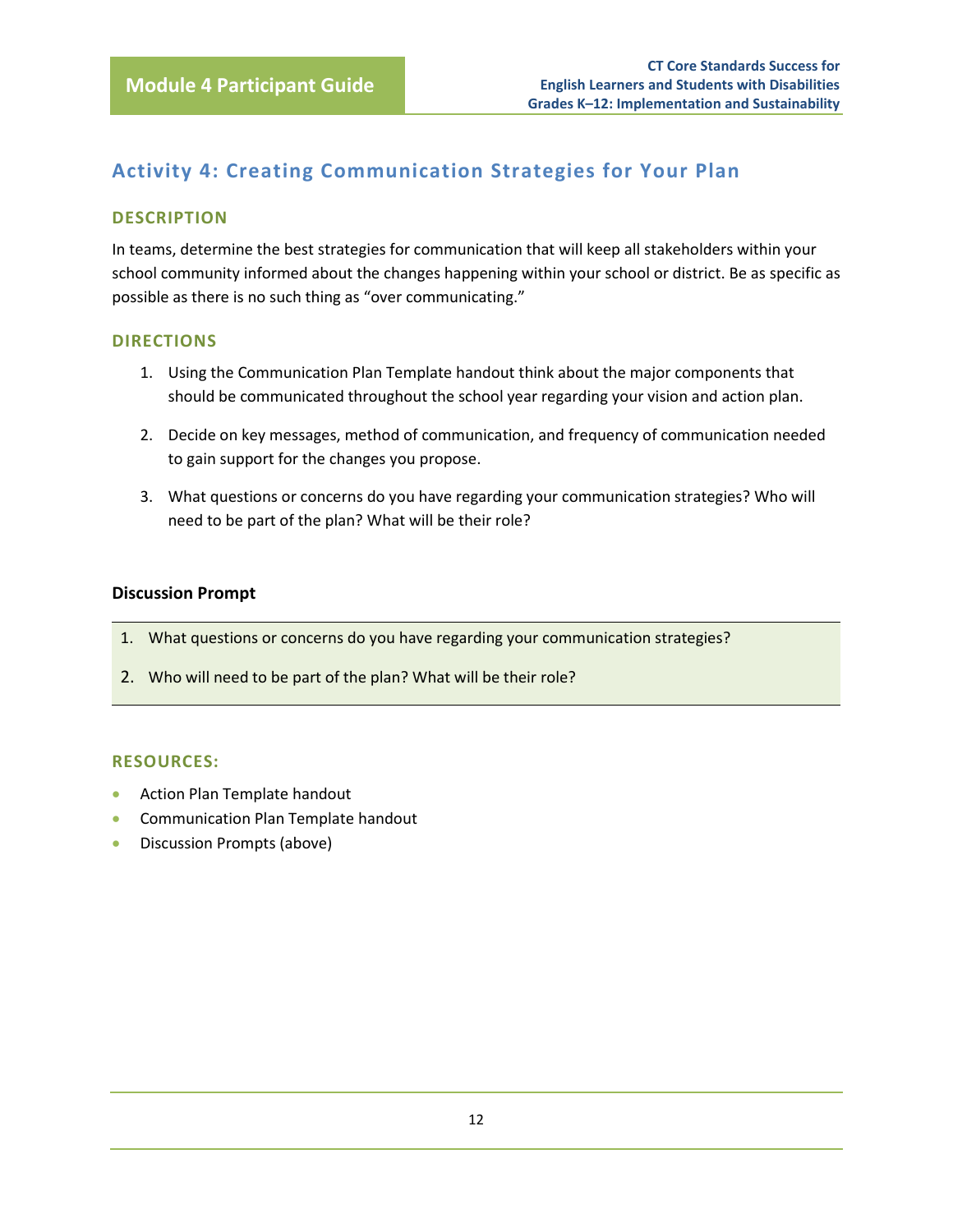**Part 4: Reflection, Next Steps, and Closing Activity**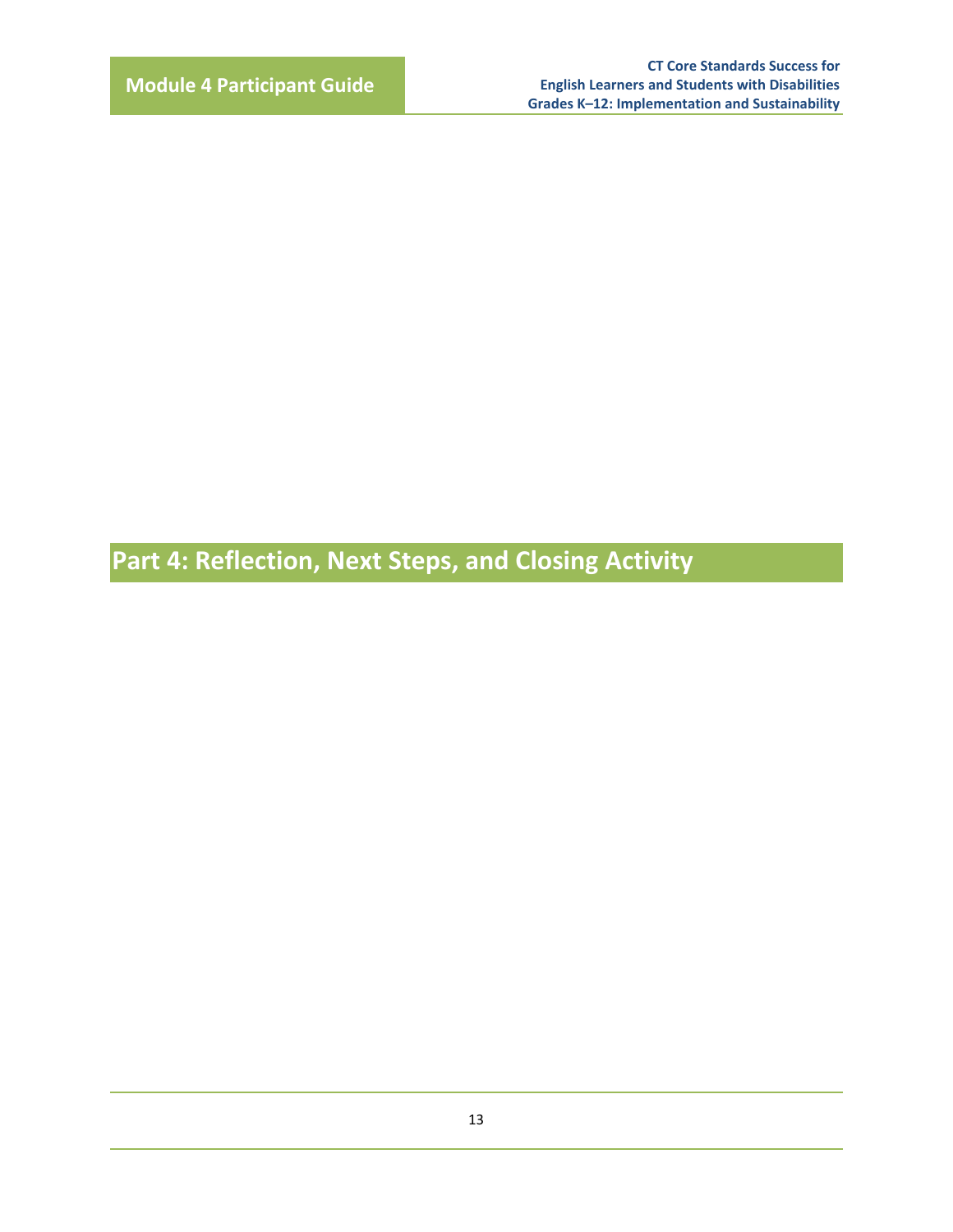# <span id="page-15-0"></span>**Part 4: Reflection, Next Steps, and Closing Activity**

### <span id="page-15-1"></span>**Activity 5: Next Steps**

### **DESCRIPTION**

Teams will revisit their action steps to achieve their vision. They determine what they will be doing over the next few weeks to ensure they are on the path to achieve their vision.

### **DIRECTIONS**

- 1. Discuss with your team members the next steps that you need to do to ensure the action plan is successfully implemented.
- 2. With whom in your school or district do you need to share your action plan?
- 3. What will you do as a team within the **next few weeks** to meet your goals 18 months from now?
- 4. Be prepared to share with the larger group one action that your team will take within the next few weeks.

### **RESOURCES**

- Vision and Action Steps
- Communication Plan Template handout

# <span id="page-15-2"></span>**Closing Activity**

### <span id="page-15-3"></span>**Session Evaluation**

Thank you for attending Module 4, *Implementation and Sustainability*. Your feedback is very important to us! Please fill out a short survey about this session.

The survey is located here: <http://surveys.pcgus.com/s3/CT-Module-4>